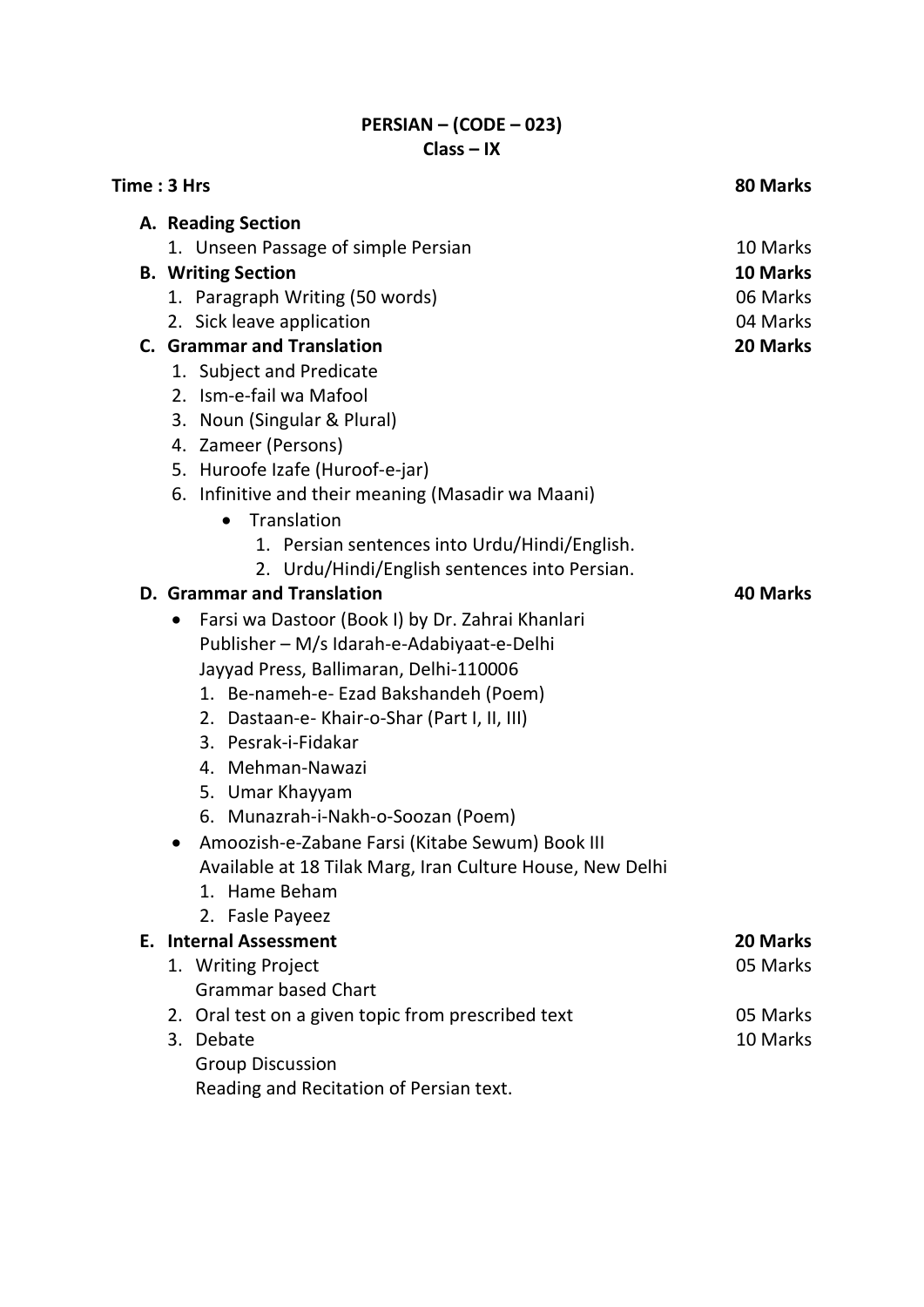## PERSIAN – (CODE – 023) Class – X

| Time: 3 Hrs                                                   |                    |                                                        |          |  |  |
|---------------------------------------------------------------|--------------------|--------------------------------------------------------|----------|--|--|
| 7. Reading Section                                            |                    |                                                        |          |  |  |
|                                                               |                    | 2. Unseen Passage of simple Persian                    | 10 Marks |  |  |
|                                                               | 8. Writing Section |                                                        |          |  |  |
|                                                               |                    | 3. Paragraph Writing (50 words)                        | 06 Marks |  |  |
|                                                               |                    | 4. Letter / Application Writing                        | 04 Marks |  |  |
|                                                               |                    | 9. Grammar and Translation section                     | 20 Marks |  |  |
|                                                               | a) Grammar         |                                                        | 10 Marks |  |  |
|                                                               | i.                 | Noun                                                   |          |  |  |
|                                                               | ii.                | Zameer                                                 |          |  |  |
|                                                               | iii.               | Sifat                                                  |          |  |  |
|                                                               | iv.                | Tenses (Past, Present future) (Zaman-e- Maazi,         |          |  |  |
|                                                               |                    | Haal wa-Mustaqbil)                                     |          |  |  |
|                                                               | v.                 | Masadir and Muzare with their meaning in Urdu /        |          |  |  |
|                                                               |                    | Hindi / English)                                       |          |  |  |
|                                                               | b) Translation     |                                                        |          |  |  |
|                                                               | i.                 | Translation of simple persian sentences into English/  |          |  |  |
|                                                               |                    | Hindi or Urdu.                                         |          |  |  |
|                                                               | ii.                | Translation of simple sentences from English, Hindi or |          |  |  |
|                                                               |                    | Urdu into Persian.                                     |          |  |  |
| 10. Literature (Prose and Poetry)<br><b>40 Marks</b>          |                    |                                                        |          |  |  |
| <b>Prescribed Textbooks</b>                                   |                    |                                                        |          |  |  |
| Farsi wa Dastoor (Book I) by Dr. Zahrai Khanlari<br>$\bullet$ |                    |                                                        |          |  |  |
|                                                               |                    | Publisher - M/s Idarah-e-Adabiyaat-e-Delhi             |          |  |  |
|                                                               |                    | Jayyad Press, Ballimaran, Delhi-110006                 |          |  |  |
|                                                               |                    | 1. Baaz-e-Bawafa                                       |          |  |  |
|                                                               |                    | 2. Sazmaan-e-Milal-e-Muttahid                          |          |  |  |
|                                                               |                    | 3. Qissa-e Bahraam-o-Kanizak (Part I, II, III)         |          |  |  |
|                                                               |                    | 4. Poem - Chashma-wa-sang                              |          |  |  |
|                                                               |                    | Amoozish-e-Zabane Farsi (Kitabe Sewum) Book III        |          |  |  |
| Available at 18 Tilak Marg, Iran Culture House, New Delhi     |                    |                                                        |          |  |  |
|                                                               |                    | 1. Roobah-wa-kharoos (Navishatri)                      |          |  |  |
|                                                               |                    | 2. Dehqan-e-Fidakar                                    |          |  |  |
|                                                               |                    | 3. Murghabi-Wa-Laak Pusht                              |          |  |  |

4. Mohammad Bin Zakariya Razi